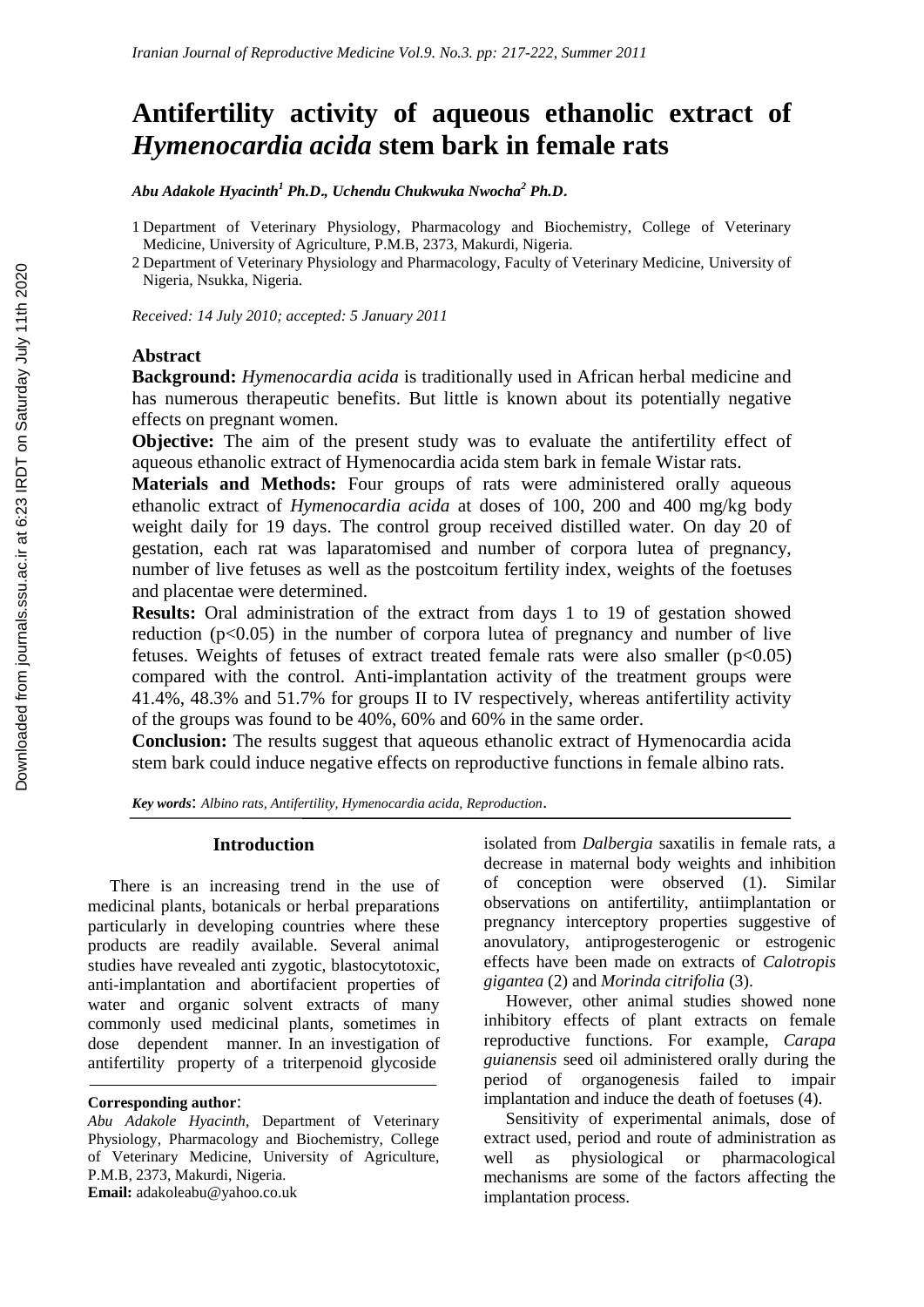*Hymenocardia acida* (Tul.) is a small browse tree or shrub with palatable foliage, widely distributed within the savanna region of Nigeria. It is called "Enache" by Idoma people of North Central Nigeria while the local or vernacular name among the Hausas in Nigeria is "Janyaro". All parts of the plant are useful as remedies for many ailments. The powdered roots or stem bark decoction are used to treat fever, jaundice, muscular pains, diarrhoea, dysentery and sexual incapacity in males. It is commonly used as an agent for female genital hygiene. Experimental studies have also confirmed some of the claimed efficacy of this medicinal plant by the native healers. For example, crude extracts of the plant have been reported to possess anti-tumor, anti-HIV and anti-inflammatory (5), anti-sickling (6), antiulcer (7) and anti-diarrhoeal (8) activities. The leaf infusion is also used in the treatment of urinary tract infections (5) and as topical applications for skin diseases in Nigeria. Among the Idoma and Igede people of North Central Nigeria, the decoction of root and stem bark is used in the treatment of diabetes (9). Also there have been reports of *in vitro* antitrypanosomal efficacy of leaf (10) and root bark (11) as well as antiplasmodial (12) activities of *Hymenocardia acida.* Despite the popular use and numerous therapeutic benefits of *Hymenocardia acida*, little is known about the effect of crude extract of *H. acida* on reproduction. The aim of the present study was to evaluate the effect of aqueous ethanolic extract of *H. acida* stem bark on fertility of female Wistar rats.

# **Materials and methods**

# **Plant material**

The stem bark of *Hymenocardia acida* was collected within the premises of University of Agriculture, Makurdi and authenticated by Mr. Patrick Ekwuno of College of Forestry, University of Agriculture, Makurdi, Nigeria Voucher specimen was deposited at the College herbarium.

# **Preparation of crude extract**

The stem bark was washed, air dried at room temperature for one week, pulverized and stored in air-tight container until required. As previously described (13), one hundred gram of powdered material was soaked in 500 ml of 70% ethanol and stirred intermittently for 48 hours at room temperature. The material was filtered using sterile cotton wool and Whatman (No. 1) filter paper; the residue was resuspended in the same amount of solvent and then filtered three more times. The pooled filtrates obtained were dried at room temperature under the electric fan. The extracts were stored in air-tight containers at  $4^{\circ}$ C until needed.

# **Animals**

Twenty white albino rats of weighing 150 g to 190 g were obtained from the College of Health Sciences, Benue State University, Makurdi, Nigeria. The animals were kept in polypropylene cages under room temperature, with 12-hour light and 12-hour dark cycle and were allowed to acclimatize for two weeks. The animals were provided commercial feed (Grand Cereals and Oil Mills Ltd, Bukuru, Jos, Nigeria) and clean water *ad libitum*. Protocols for this experiment was in accordance with the guidelines on the care and well being of research animals (14) and was approved by the Departmental Ethics Committee.

The rats were paired overnight with sexually active males in the ratio of 2:1. Successful mating was confirmed by the presence of vaginal plug and or sperm cells in the vaginal smear the following morning between 9.00 and 10.00 hours. The day sperm cells were found in the vaginal smear was considered as day 1 of pregnancy. Thereafter, the female rats were randomly divided into four groups of five rats each thus: Group 1 received by gavage distilled water (1ml/ 100g) daily for 19 days and served as control. Groups II–IV rats were given the aqueous ethanolic extract of *Hymenocardia acida* by gavage at doses of 100, 200 and 400 mg/kg body weight daily for 19 days respectively. The rats were weighed daily and observed for any untoward effects.

On day 20 of gestation, each rat was laparatomised under high ether anaesthesia. The uterine horns were exteriorized and incised at the greater curvature of the horns. The latter were examined for sites of implantation and resorption. Number of corpora lutea of pregnancy, number of live foetuses as well as weights of the foetuses and placentae were also determined. The postcoitum fertility index was evaluated using the following parameters according to the methods of Tafessel *et al* (16) and Uchendu *et al* (1).

- 1. Percentage of pregnant female animals in each group (PPF)
- 2. Mean live foetal number per pregnant female (LFN)
- 3. Mean day 20 foetal crown-rump length (FCRL)
- 4. Mean corpus luteum number per pregnant female (CLN)

 The fertility index (FI) of each group was calculated as

$$
FI = \underline{LFN \times FCRL \times PPF} \quad CLN
$$

The anti-implantation and antifertility activities of the extract were calculated as follows (16):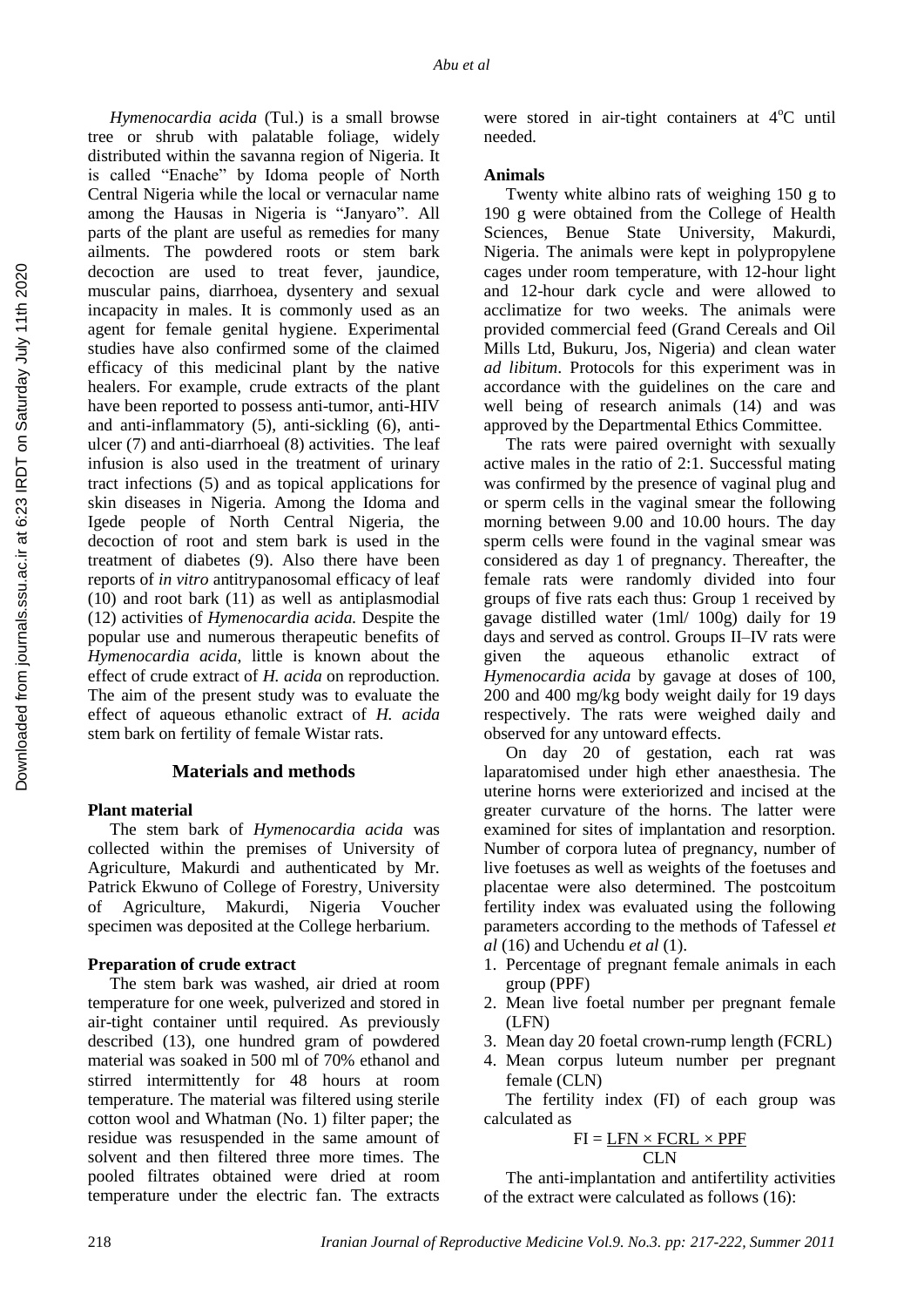Anti-implantation activity= number of implants in control minus number of implants in test group divided by number of implants in control group multiplied by 100. Antifertility activity= number of rats showing no implantation divided by total number of animals multiplied by 100.

#### **Statistical analysis**

Statistical evaluation of data was done using one–way analysis of variance (ANOVA). Means found to be significantly different at  $p<0.05$  were separated using Duncan multiple range test. The results were expressed as mean± S.E.M. using Graph Pad Prism Version 3.0 for Windows (Graph Pad Software, San Diego, California).

## **Declaration**

This is part of research work carried out by the first author under the supervision of second author. There is no conflict of interest. The work was funded by the first author.

#### **Results**

The linear increases in maternal weights and weights gained (Table I) were higher in the control compared with the treatment groups. Oral administration of the extract from days 1 to 19 of gestation showed decrease ( $p < 0.05$ ) in the number of corpora lutea of pregnancy and number of live foetuses (Table II).

Weights of foetuses of extract treated female rats were also smaller  $(p<0.05)$  compared with the control. However, no gross morphological abnormalities were observed. All the females in the control group became pregnant and on laparatomy, were all found to have live foetuses. The extract did not cause any abortion or vaginal bleeding. The pregnant animals did not show signs of toxicity. All rats survived till the termination day. There were no foetal resorptions.

Significant differences  $(p<0.05)$  in the mean foetal number per pregnant female (LFN), foetal crown-rump length (FCRL) and mean corpus luteum number per pregnant female (CLN) were observed in all the treated groups relative to the control (Table II). Antiimplantation activity of the treatment groups were 41.4%, 48.3% and 51.7% for groups II to IV respectively, whereas antifertility activity of the groups was found to be 40%, 60% and 60% in the same order (Table III).

**Table I.** Effect of *Hymenocardia acida* stem bark extract on maternal and foetal weights. Values are expressed as means± S.E.M.;  $N-5$ 

| <b>Parameters</b>    | <b>Control</b>                 | $100$ mg/kg                       | $200$ mg/kg                      | $400$ mg/kg                      |
|----------------------|--------------------------------|-----------------------------------|----------------------------------|----------------------------------|
| Maternal weights (g) |                                |                                   |                                  |                                  |
| Day 1                | $151.40 \pm 1.40$              | 152.40 $\pm$ 1.96                 | 152.40 $\pm$ 1.40                | 152, $00 \pm 1$ , 99             |
| Day 7                | 162. $33 \pm 2.61^{\circ}$     | 159. $33 \pm 3.48^b$              | 152. $50 \pm 3.38^{\circ}$       | 152. $67 \pm 3.72^b$             |
| Day 14               | 180, $50 \pm 2$ , $59^{\circ}$ | 164, 00 $\pm$ 3, 56 <sup>ab</sup> | 156. $33 \pm 2.61^b$             | 157, $75 \pm 2.66^{\circ}$       |
| Day 19               | 198. $75 \pm 3.68^{\circ}$     | 182, $00 \pm 3$ , $00^{ab}$       | 166, 00 $\pm$ 2, 35 <sup>b</sup> | 165, 67 $\pm$ 2, 34 <sup>b</sup> |
| Maternal weights (g) |                                |                                   |                                  |                                  |
| Day $0-5$            | 12. $60 \pm 1$ , $80^{\circ}$  | 3.00 + $1.41^{\rm b}$             | 3.00 $\pm$ 1.18 <sup>b</sup>     | 4. $33 \pm 1.44$ <sup>ab</sup>   |
| Day $6-14$           | 10.80 $\pm$ 3.92 <sup>a</sup>  | 8. 40 $\pm$ 3. 80 <sup>ab</sup>   | 8. $25 \pm 3$ . $30^{ab}$        | 7. $20 \pm 2$ , $06^{\circ}$     |
| Day $15 - 19$        | 18.80 $\pm$ 1.71 <sup>a</sup>  | 17. $67 \pm 2$ , $29^{\circ}$     | 12. $20 \pm 1$ , $12^{ab}$       | 7.00 $\pm$ 1.89 <sup>b</sup>     |
| Day $0-19$           | 45.00 $\pm$ 2.86 <sup>a</sup>  | 37. $33 \pm 3$ . $41^{ab}$        | 22. $25 \pm 3.31^{\circ}$        | 17.50 $\pm$ 2.51 <sup>b</sup>    |
| Foetal weight $(g)$  | 2. $69 \pm 0.21^{\circ}$       | 1. $82 \pm 0.40^{\text{ab}}$      | 1.56 $\pm$ 0.20 <sup>b</sup>     | 1.65 $\pm$ 0.40 <sup>b</sup>     |
| Placental weight (g) | $0.47 \pm 0.02^{\circ}$        | 0. $27 \pm 0.01^{ab}$             | 0. $14 \pm 0.02^b$               | 0. $17 \pm 0.01^{\rm b}$         |

Means with different superscripts in a row are significantly different ( $p=0.05$ ). "N" represents number of animals used in each group.

**Table II.** Effect of *Hymenocardia acida* stem bark extract on foetal score. Values are expressed as means ± S.E.M; "N" = 5.

| <b>Groups</b>       | No. of live foetuses (LFN) | No. of dead<br>foetuses | <b>REN</b>    | FCRL (cm)                 | <b>CLN</b>                | <b>PPL</b><br>(%) | F.I.   |
|---------------------|----------------------------|-------------------------|---------------|---------------------------|---------------------------|-------------------|--------|
| Control             | 7.00 + 0.58 <sup>a</sup>   | $0.00 + 0.00$           | $0.00 + 0.00$ | $3.56 \pm 0.21^{\circ}$   | $8.40 + 1.03a$            | $100^a$           | 990.81 |
| $100 \text{ mg/kg}$ | 5.67 + $0.33^b$            | $0.00 + 0.00$           | $0.00 + 0.00$ | 3.50 + 0.31 <sup>ab</sup> | 5.80 + 1.02 <sup>ab</sup> | 60 <sup>b</sup>   | 486.82 |
| $200 \text{ mg/kg}$ | 4.50 + 0.50 <sup>b</sup>   | $0.00 + 0.00$           | $0.00+0.00$   | 2. 90 + 0. $20^{\rm b}$   | 5.40 +1.34 <sup>ab</sup>  | $40^\circ$        | 174.00 |
| $400 \text{ mg/kg}$ | 3.50 + $0.50^{\mathrm{b}}$ | $0.00 + 0.00$           | $0.00 + 0.00$ | 2. $75 + 0.45^{\circ}$    | 4.80 + 1.39 <sup>b</sup>  | $40^\circ$        | 147.64 |

Means with different superscripts in a row are significantly different (p= 0.05). "N" represents number of animals used in each group.

PPL- Percentage of Pregnant Females per Group; FCRl – Foetal Crown – Rump Length.

F.I. – Fertility; CLN – Corpus Luteum Number. LFN- Live foetal Number; REN – Resorbed Embryo Number.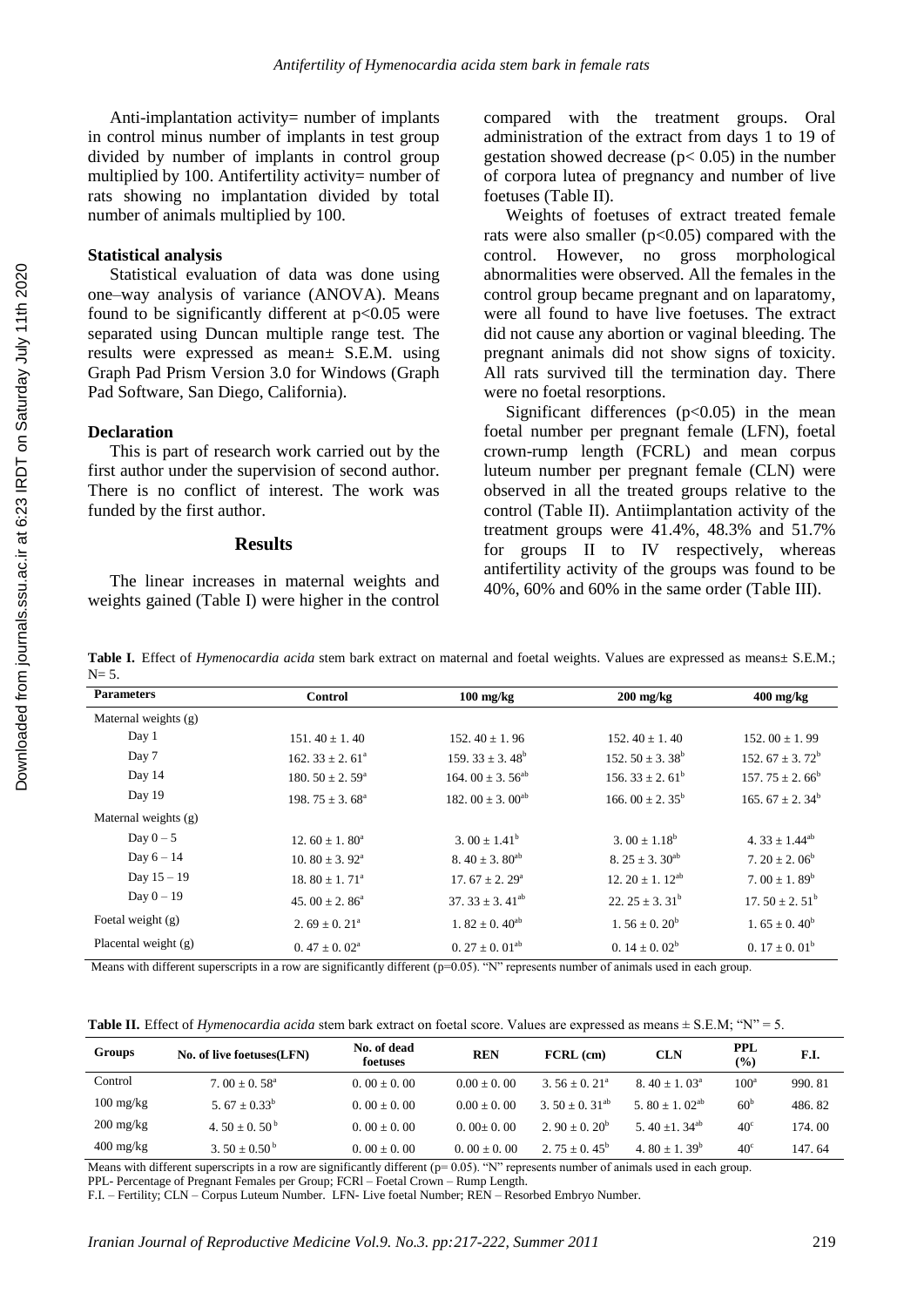| Groups              | No. pregnant/<br>No. tested | No. of dead<br>rats | No. of rats showing<br>implantations | <b>Total No. of</b><br>implantations | Anti-implantation<br>activity $(\% )$ | Anti-fertility<br>activity $(\% )$ |
|---------------------|-----------------------------|---------------------|--------------------------------------|--------------------------------------|---------------------------------------|------------------------------------|
| Control             | 5/5                         |                     |                                      | 29                                   | Nil                                   | Nil                                |
| $100 \text{ mg/kg}$ | 5/3                         |                     |                                      |                                      | 41.4                                  | 40.0                               |
| $200 \text{ mg/kg}$ | 5/2                         |                     |                                      |                                      | 48.3                                  | 60.0                               |
| $400 \text{ mg/kg}$ | 5/2                         | $\theta$            | ↑                                    |                                      | 51.7                                  | 60.0                               |

**Table III.** Antifertility and antiimplantation activities of Hymenocardia acida stem bark extract.

### **Discussion**

Administration of *H. acida* extract at the test doses from days 1 to 19 of pregnancy resulted in strong antiimplantation and antifertility activities (Table III). At necropsy, no evidence of embryo resorption was found in the non pregnant rats. Several reports indicate antifertility activity of crude extracts (17, 18) and active compounds in animal models (19). Although there were neither deaths nor clinically observable, treatment-related inhibitory effects of *H. acida* on the pregnant rats, changes in maternal body weights (Table I) provide a good index of the integrity of maternal homeostasis (20). In the present study, significant decreases ( $p < 0.05$ ) in maternal body weights were observed when aqueous ethanolic extract of *H. acida* stem bark was given to the rats.

The low body weight gain in pregnant rats given the extract might suggest nil or few number of implantations. It is well established that the implantation index correlates with the number of corpora lutea and indicates blastocyst implantation in the endometrium (21) as well as normal reproductive capacity (22). *Hymenocardia acida* extract significantly reduced the number of implantations at the test doses (Table III). The mechanism of antiimplantation activity of *Monecha ciliatum* has been explained by its strong uterotonic property (23). Similarly, *Musanga cecropioides*, a common Nigerian medicinal plant used for its oxytocic effect has been reported to increase uterine contraction in a dose - dependent manner (24).

In a pilot study, the aqueous ethanolic extract of *Hymenocardia acida* elicited contractile effect on the isolated uterine muscle tissue (unpublished observation). However, the mechanism of antiimplantation activity of the extract requires further investigation.

The rat endometrium is sensitive to blastocyst signals in the morning of day 5 (25), but can experience failure of blastocyst implantation due to hostile and incompetent uterine environment (26), antizygotic or blastocytotoxic property (27) and expulsion of embryo (28). Previous reports on antifertility effects of medicinal plants which showed resorptions of embryos and abortions (29) are not in agreement with the present study where we observed neither resorption sites nor gross malformations of the foetuses. *Hymenocardia acida* perhaps did not act as an abortifacient since there was no vaginal bleeding. However, there were reductions in foetal and placental weights of the treatment groups.

The endometrial environment might not be conducive for implantation (30) as revealed by the smaller litter size. In addition to the endometrial microenvironment, hyper motility of the myometrium can also prevent implantation, especially in view of the effect of the extract on the isolated tissue (data not shown).

The reduction in foetal crown- rump length (FCRL) which is a parameter for foetal growth agrees with previous findings of impaired placental formation or placental insufficiency (31) and foetal development (32). A reduction in weights of foetuses of pregnant rats as observed in the present study had also been reported when *Acanthus montanus* leaves extract was administered to pregnant rats during gestation (33). However, other investigators showed that most pure compounds of *A*. *indica* were of relatively low reproductive toxicity compared with the crude seed oil (34). Similarly, aqueous extract of *Garcinia kola* administered to pregnant rats did not affect the number and weights of foetuses as well as implantation sites (35).

Previous reports indicate the presence of flavonoids (36), alkaloids (37) and terpenoids (1) in medicinal plants with contraceptive or pregnancy interceptory effects. In the present study, phytochemical screening of aqueous ethanolic extract of *H. acida* stem bark revealed the presence of alkaloids, tannins, flavonoids and terpenoids.

Fertility of rats in groups treated with the extract was significantly different  $(p<0.05)$  from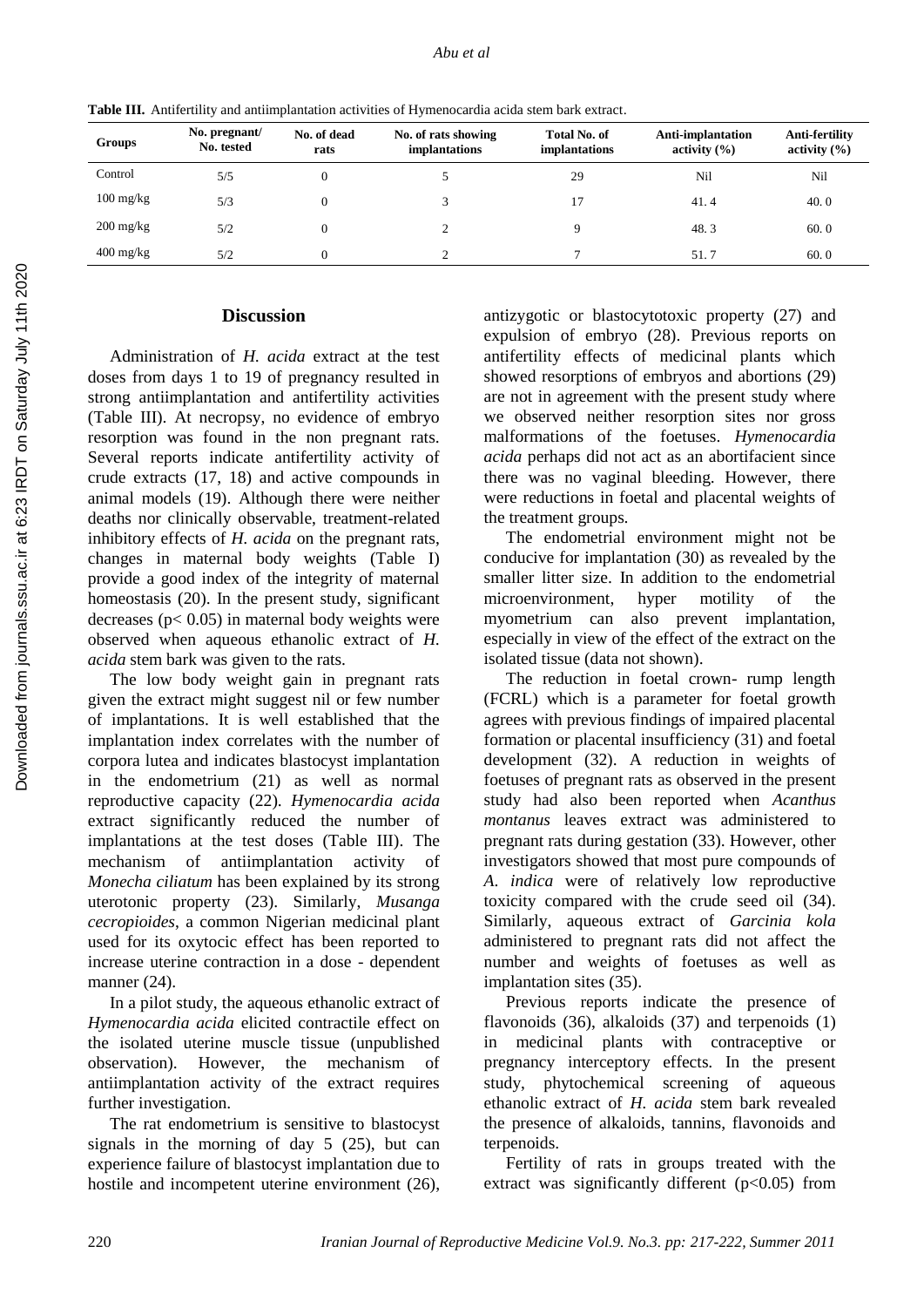the control as reflected by the reduced pregnancy and fertility index (Table II). A similar observation on reduced fertility was made when pregnant rats were treated with *Dalbergia saxatilis* (1).

The results suggest that aqueous ethanolic extract of *Hymenocardia acida* stem bark could induce inhibitory effects on reproductive functions in female albino rats.

## **References**

- 1. Uchendu CN, Kamalu TN, Asuzu IU. A preliminary evaluation of antifertility activity of a triterpenoid glycoside from Dalbergia saxatilis in female Wistar rats. *Pharmacol Res* 2000; 41:521-525.
- 2. Srivastava S, Keshri G, Bhargevan B, Singh C, Singh MM. Pregnancy interceptive activity of the roots of Calotropis gigantea Linn in rats. *Contraception* 2007; 75: 318-322.
- 3. Muller JC, Botelho GG, Bufalo AC, Boaereto AC, Rattman YD, Martins ES, et al. Morinda citrifolia Linn (Noni): In vivo and in vitro reproductive toxicology. *J Ethnopharmacol* 2009; 121: 229-233.
- 4. Costa-Silva JH, Lima CR, Silva EJ, Araujo AV, Fraga MC, Ribeiro E Ribeiro A, et al. Acute and sub acute toxicity of the Carapa guianensis Aublet (Meliaceae) seed oil*. J Ethnopharmacol* 2008; 116: 495-500.
- 5. Muanza DN, Euler KL, Williams L, Newman DS. Screening for antitumor and anti-HIV activities of nine medicinal plants from Zaire. *Int J Pharmacol* 1995; 33: 98-106.
- 6. Mpiana P T, Tshibanga DS, Shetonde OM, Ngbolua KN. In vitro antidrepanocytary activity (antisickle cell anaemia) of some Congolese plants. *Phytomedicine* 2007; 14: 192-195.
- 7. Ukwe CV. Evaluation of the anti-ulcer activity of aqueous stem bark extract of Hymenocardia acida*. Nigerian Journal of Pharmaceutical Research* 2004; 3: 86-89.
- 8. Tona L, Kambu K, Masia K, Cimanga R, Apers S, De bruyne T, et al. Biological screening of traditional preparations from some medicinal plants used as antidiarrhoeal in Kinshasha, Congo*. Phytomedicine* 1999; 6: 59-66.
- 9. Igoli JO, Ogeji OG, Tor-Anyiin TA, Igoli NP. Traditional medical practice amongst the igede people of Nigeria. *Afr J Trad CAM* 2005; 2: 134-152.
- 10. Hoet S, Opperdoes F, Brun R, Adjakidje V, Quetinleclercq J. In vitro antitrypanosomal activity of ethno pharmacologically selected Beninese plants. *Ethnopharmacol* 2004; 91: 37-42.
- 11. Kamanzi Atindehook K, Schmid C, Brun R, Kone MW, Traore D. Antitrypanosomal and antiplasmodial activity of medicinal plants from Cote d'Ivoire. *J Ethnopharmacol* 2004; 90: 221-227.
- 12. Vonthron-Senecheau C, Weniger B, Quattara M, Bi FT, Kamenan A, Lobstein A. In vitro antiplasmodial activity and cytotoxicity of ethno botanically selected Ivorian plants. *J Ethnopharmacol* 2003; 87: 221-225.
- 13. Abu AH, Uchendu CN, Ofukwu RA. In vitro antitrypanosomal activity of crude extracts of some Nigerian medicinal plants. *J Appl Biosc* 2009; 21: 1277- 1282.
- 14. National Institute of Health (N.I.H). Guide for the care and use of laboratory animals. DHEW Publication. Office of Science and Health Reports; Bethesda; U.S.A.; 1985.
- 15. Wong PY, Lau SK, Fu WO. Antifertility effects of some sulphonamides and related compounds and their accumulation in the rat epididymis. *J Reprod Fertil* 1987; 81: 259-267.
- 16. Tafessel G, Mekonnen Y, Makonnen E. In vivo and in vitro antifertility and antiimplantation properties of Leonotis ocymifolia in rats. *Afr J Trad CAM* 2005; 2: 103- 112.
- 17. Uchendu CN, Isek T. Antifertility activity of aqueous ethanolic leaf extract of Spondias mombin (Anacardiaceae) in rats. *Afr Health Sci* 2008; 8: 163-167.
- 18. Yadav R, Jain GC. Antifertility effect and hormonal profile of petroleum ether extract of seeds of Cassia fistula in female rats. *International Journal of Pharmacology and Technology Research* 2009; 1: 438-444.
- 19. Hikim AP, Lue YH, Wang C, Reutrakul V, Sangsuwan R, Swerdloff RS. Post testicular antifertility action of triptolide in the male rat: evidence for severe impairment of cauda epididymal sperm ultra structure. *J Androl* 2000; 21: 431-437.
- 20. Almeida FC, Lemonica IP. The toxic effects of Coleus barbatus on the different periods of pregnancy in rats. *J Ethnopharmacol* 2000; 73: 53-60.
- 21. Tafessel G, Mekonnen Y, Makonnen E. Antifertility effect of aqueous and ethanol extracts of the leaves and roots of Asparagus africanus in rats. *Afr Health Sci* 2006; 6: 81-85.
- 22. Chang CV, Felicio AC, Reis JE, Guerra MdE O, Peters VM. Fetal toxicity of Solanum lycocarpum (Solanaceae) in rats. *J Ethnopharmacol* 2008; 81: 205-209.
- 23. Uguru MO, Okwuasaba FK, Ekwenchi EE, Uguru VE. Uterotonic properties of the methanolic extract of Monechma ciliatum. *J Ethnopharmacol* 1998; 62: 203- 208.
- 24. Ayinde BA, Onwukaeme DN, Nworgu ZAM. Oxytocic effects of the water extract of Musanga cecropioides R. Brown (Moraceae) stem bark. *Afr J Biotechnol* 2006; 5: 1350-1354.
- 25. Singh MM, Kamboj VP. Fetal resorption in rats treated with an antiestrogen in relation to luteal phase nidatory estrogen secretion. *Acta Endocrinol (Copenh)* 1992; 26: 444-450.
- 26. Emiliani S, Delbaere A, Devreker F, Englert Y. Embryomaternal interactive factors regulating the implantation process: Implications in assisted reproduction. *Reprod Biomed Online* 2005; 10: 527-540.
- 27. Hafez B, Hafez ESE. Reproduction in Farm Animals.  $7<sup>th</sup>$ Ed. Lippincott; Williams and Wilkins; 2000: 3-95.
- 28. Orihuela PA, Rios M, Croxatto HB. Disparate effects of estradiol on egg transport and oviductal protein synthesis in mated and cyclic rats. *Biol Reprod* 2001; 65: 1232- 1237.
- 29. Vasudeva N, Sharma SK. Estrogenic and pregnancy interceptory effects of Achyranthes aspera Linn root. *Afr J Trad, Complement Altern Med* 2007; 4: 7-11.
- 30. Hazarika A, Sarma HN. Effects of crude root extract of Polygonum hydropiper on estrous cycle and induction of reversible sterility in female albino rat. *Journal of Endocrinology and Reproduction* 2007; 11: 36-40.
- 31. Rasheed RA, Bashir AK, Ali BH, Padmanabhan R. Effect of Rhazya stricta on the developing rat fetus. *Reprod Toxicol* 1997; 11: 191-199.
- 32. Schwarz A, Pinto E, Haraguchi M, de Oliveira CA, Bernardi MM, Spinosa HS. Phytochemical study of Solanum lycocarpum unripe fruit and its effects on rat gestation. *Phytotherapy Research* 2007; 21: 1025-1028.
- 33. Nana P, Asongalem ER, Foyet HS, Folefoe GN, Dimo T, Kamtchouing P. Maternal and developmental toxicity evaluation of Acanthus montanus leaves extract